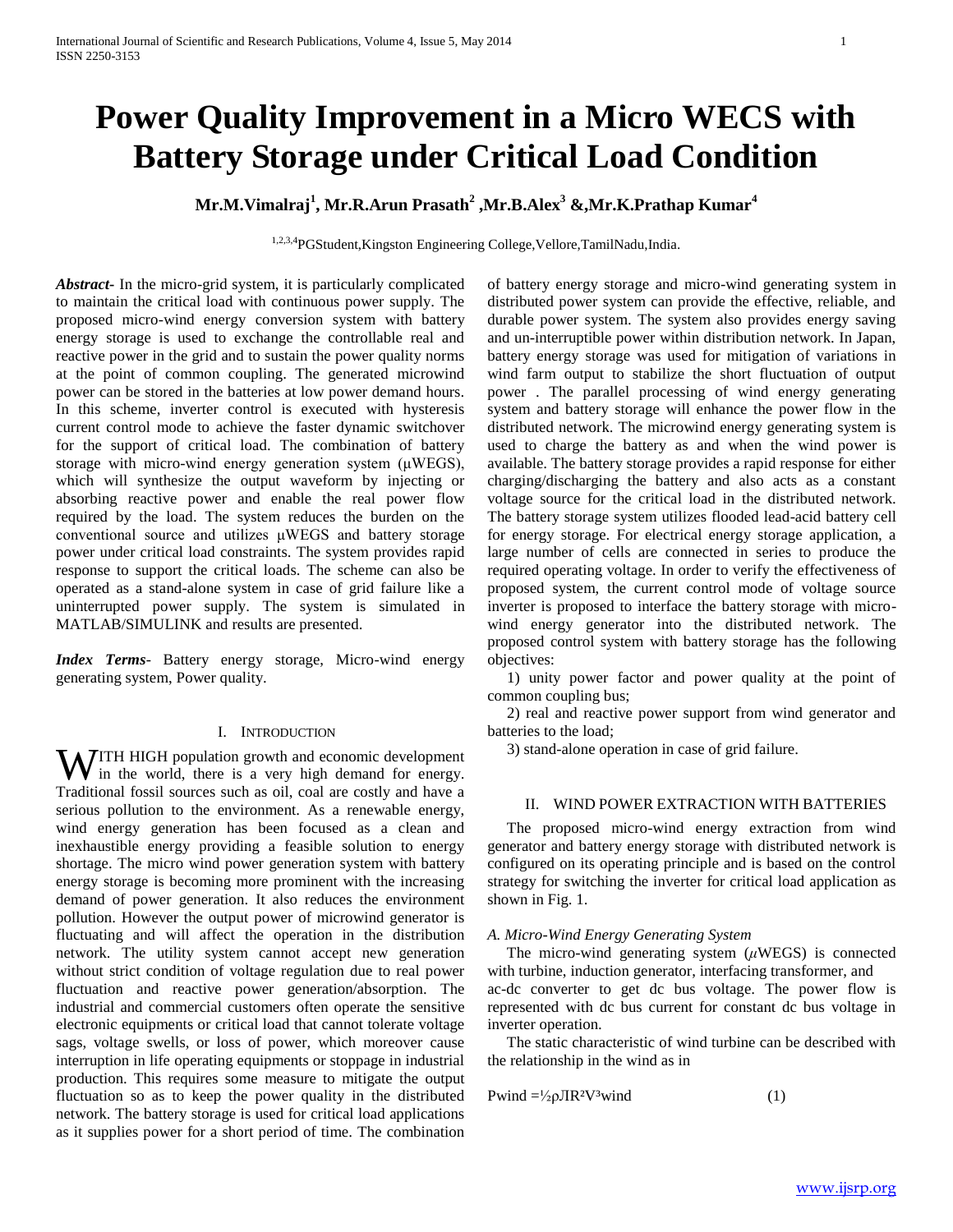where*ρ* is air density (1.225 kg/m3), *R* is the rotor radius in meters, and *V*wind is the wind speed in m/s. It is not possible to extract all kinetic energy of wind and is called *CP* power coefficient. This power coefficient can be expressed as a function of tip speed ratio *λ* and pitch angle *θ*. The mechanical power can be written as (2)



**Fig. 1.Scheme of micro-wind generator with battery storage for critical load application.**

$$
Pmech = CpPwind \tag{2}
$$

 $P$ mech =<sup>1</sup>/<sub>2</sub> $\rho$ JIR<sup>2</sup>V<sup>3</sup>wind*Cp*. (3)

 By using the turbine rotational speed, *ω*turbinemechanicaltorque is shown in

$$
Tmech = Pmech/\omega \turbine. \t\t(4)
$$

## *B. Dc Link for Battery Storage and Micro-Wind Energy Generator*

 The dc link consists of capacitor which decouples the *μ*wind generating system and ac source (grid) system . The battery storage will get charged with the help of *μ*windgenerator. The use of capacitor in dc link is more efficient, less expensive and is modeled as follows:

$$
Cd/dtV_{dc} = I_{dc(rect)} - I_{dc(inv)} - I_b
$$
\n<sup>(5)</sup>

 where*C* is dc link capacitance, *V*dc is rectifier voltage, *I*dc(rect) is rectified dc-side current, *I*dc(inv) is inverter dc-side current, and*Ib*is the battery current.

 The battery storage is connected to dc link and is represented by a voltage source *Eb*connected in series with aninternal resistance *Rb*. The internal voltage varies with the charged status of the battery. The terminal voltage *V*dc is given in

$$
Vdc = Eb - Ib * Rb \tag{6}
$$

where*Ib*represents the battery current.



**Fig. 2. Inverter interface with combination of battery storage with** *μ***WEGS.**



**Fig. 3. Control scheme for switching the inverter circuit.**

#### *C. Hysteresis Based Current Controller*

 Hysteresis based current controller is implemented in the current control scheme. The reference current is generated as in (10) and the actual current is detected by current sensors that are subtracted for obtaining current errors for a hysteresis based controller. The ON/OFF switching signals for IGBT of inverter are derived from hysteresis controller. When the actual (measured) current is higher than the reference current, it is necessary to commutate the corresponding switch to get negative inverter output voltage. This output voltage decreases the output current and reaches the reference current. On the other hand, if the measured current is less than the reference current, the switch commutated to obtain a positive inverter output voltage. Thus the output current increases and it goes to the reference current. As a result, the output current will be within a band around the reference one. The switching function *SA* for phase a is expressed as follows:

$$
i_{sa} > (i *_{sa} + HB) \rightarrow S_A = 1
$$
  

$$
i_{sa} < (i *_{sa} - HB) \rightarrow S_A = 0
$$
 (7)

 The simulation parameters for the given system are given in Table I.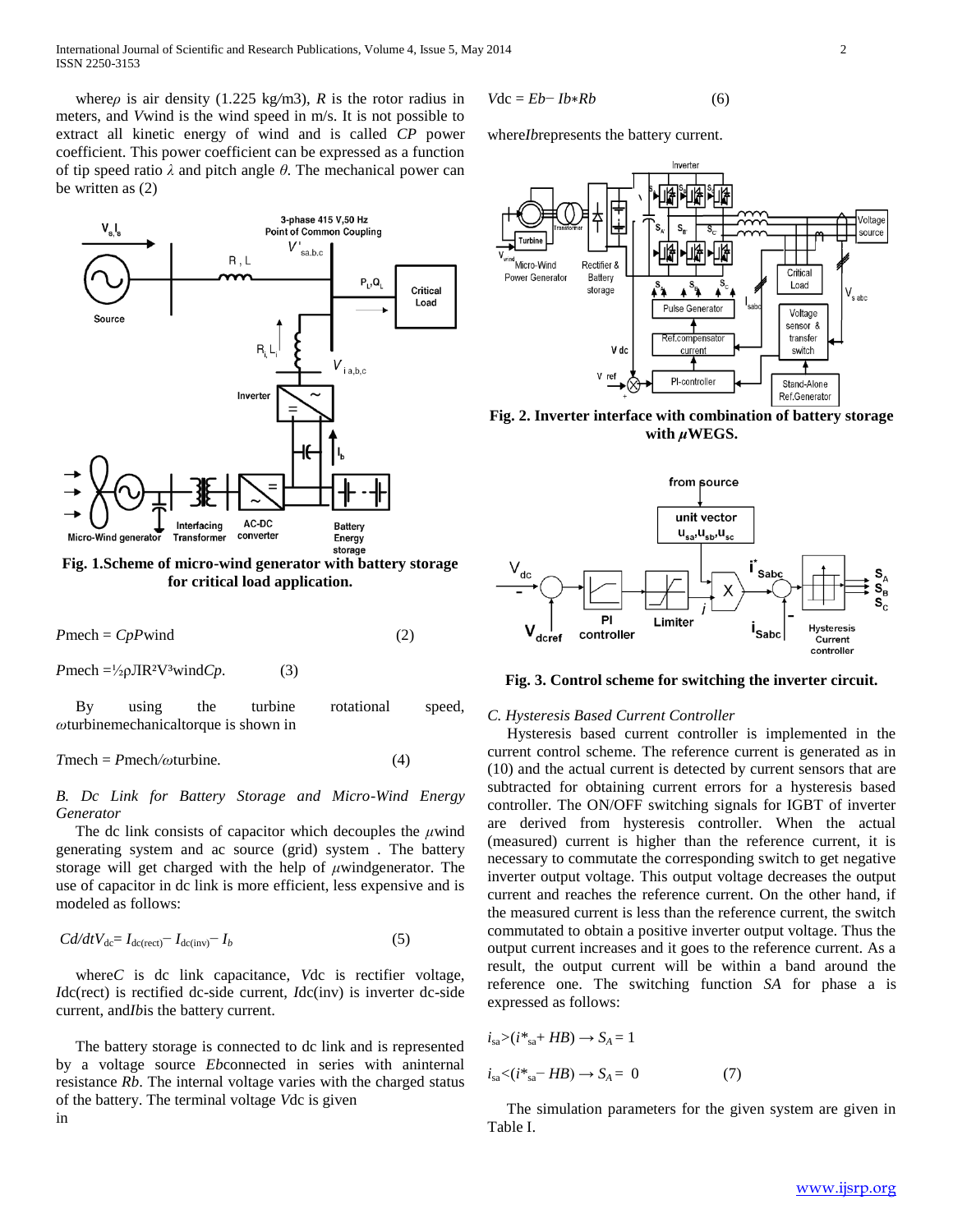| Source voltage                                                   | 3-phase, 415V, 50 Hz                                                                                                                                    |
|------------------------------------------------------------------|---------------------------------------------------------------------------------------------------------------------------------------------------------|
| Source and line inductance                                       | 0.5mH                                                                                                                                                   |
| Micro-wind<br>generator<br>(induction<br>parameter<br>generator) | 150kW, 415V, 50 Hz, $P = 4$ ,<br>$\text{Rs} = 0.01 \Omega$<br>$Rr = 0.015 \Omega$ , Ls = 0.06 H,<br>$Lr = 0.06$ H, wind velocity 5 m/s                  |
| DC link parameter                                                | DC link-800V, $C = 5\mu F$                                                                                                                              |
| Rectifier-bridge parameter<br>(three arm bridge type)            | Snubber $R = 100 \Omega$ ,<br>Ron = $0.01$ $\Omega$<br>snubber capacitance = $0.01e-3$ F                                                                |
| IGBT device parameters<br>(three arm bridge type)                | Rated<br>voltage<br>1200V.<br>Forward.Current 50 A,<br>gate voltage $+/-20V$ , turn-ON<br>delay 70 ns, turn-OFF delay 400<br>ns, power dissipation 300W |
| Battery parameters                                               | DC 800V, cell capacity<br>500 Ah, type-lead acid                                                                                                        |
| Interfacing transformer                                          | Rating-1KVA, Y-Y<br>type,<br>415/800V,<br>50 Hz                                                                                                         |
| Critical load parameter                                          | 3-phase 415V, non-linear load<br>$R = 10$ , $C = 1 \mu F$                                                                                               |

**TABLE I System Parameters**

#### *D. Dynamic Performance Under Power Quality Mode*

 A critical load is considered as a nonlinear load for the simulation of the system. The performance of the system is observed for the power quality improvement of critical load. The inverter is switched "on" at 0.2 s. The source current *I*s, inverter injected current *I*inv, and load current *IL* are measured with and without controller operation. The current supplied from the source is made sinusoidal, harmonics-free as soon as controller is in operation and is shown in Fig. 4(a). The injected current supplied from the inverter is shown in Fig.4(b). The critical load current in the system is shown in Fig. 4(c). During this interval, the load current will be the source current and inverter current.

#### *E. Performance of PI Controller*

 The proportional-integral type controller is used in the control system and its response is very fast. It corrects the error between measured variable and a desired set value. The *Kp*determine amplification to the current error and *Ki* process the corrected error. The PI controller used to increase the overshoot increases the change in the settling time and eliminates the steady state error in the system. The increase in the loop gain *Kp*improves the steady state tracking accuracy, disturbance signal rejection, the relative stability and also makes the system less sensitive to the parameter variations. The integral controller reduces the steady state error without the need for manual reset. The transfer function for the simulation is considered as in eqn(8).



**Fig. 4(a). The injected current supplied from the inverter (b). The critical load current in the system(c). During this interval, the load current will be the source current and inverter current.**

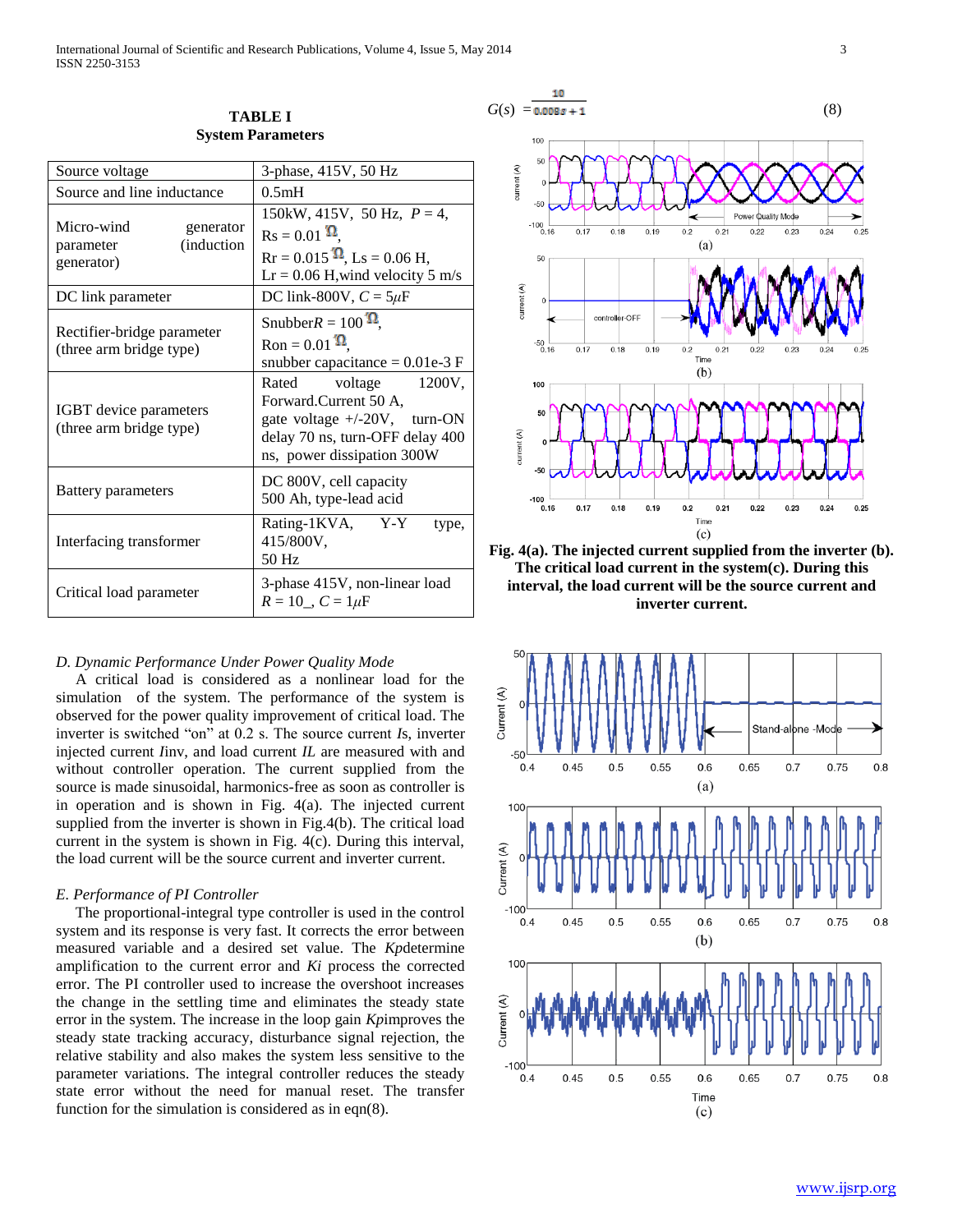

## **Fig. 5. (a) Source current. (b) Load current. (c) Inverterinjected current.**

**Fig. 6.Source current and source voltage at PCC.**

 The performance of controller is used to stabilize the voltage in the distributed network. The source current is maintained in phase with the source voltage, indicating the unity power factor at point of common coupling and satisfies power quality norms. The results of in-phase source current and source voltage are shown in Fig.6.

 The current waveform before and after the inverter operation is analyzed for power quality measures. The Fourier analysis of the waveform is expressed without the inverter-controller in the system and the THD of the source current signal is shown in Fig. 7(a), the measured THD and its harmonics order is shown in Fig. 7(b).

#### III. EXPERIMENTAL RESULTS OF THE CONTROLLER

 In order to validate the viability of the control scheme for switching the inverter, a laboratory prototype of the system is designed and fabricated.



**Fig. 7.Hysteresis controller.**

#### *A. Hysteresis Band Controller*

 The hysteresis band current controller circuit is developed as shown in Fig. 7. The reference and actual currents are the input to this circuit. These currents are compared within a hysteresis band which can be adjusted by potentiometer. The output of this controller is given to the delay circuit through opto-coupler and wave shaping circuits.

#### IV. CONCLUSION

 The paper proposed micro-wind energy conversion scheme with battery energy storage, with an interface of inverter in current controlled mode for exchange of real and reactive power support to the critical load. The hysteresis current controller is used to generate the switching signal for inverter in such a way that it will cancel the harmonic current in the system. The scheme maintains unity power factor and also harmonic free source current at the point of common connection in the distributed network.. The battery energy storage provides rapid response and enhances the performance under the fluctuation of wind turbine output and improves the voltage stability of the system. This scheme is providing a choice to select the most economical real power for the load.

#### **REFERENCES**

- [1] D. Graovac, V. A. Katic, and A. Rufer, "Power quality problems compensation with universal power quality conditioning system," IEEETrans. Power Delivery, vol. 22, no. 2, pp. 968–997, Apr. 2007.
- [2] Z. Chen and E. Spooner, "Grid power quality with variable speed wind turbines," IEEE Trans. Energy Conversion, vol. 16, no. 2, pp. 148–154, Jun. 2008.
- [3] Z. Yang, C. Shen, and L. Zhang, "Integration of stat COM and battery energy storage," IEEE Trans. Power Syst., vol. 16, no. 2, pp. 254–262, May 2001.
- [4] K. Yoshimoto, T. Nanahara, and G. Koshimizu, "Analysis of data obtained in demonstration test about battery energy storage system to mitigate output fluctuation of wind farm," in Proc. CIGREE, Jul. 2009, p. 1.
- [5] L. Maharjan, S. Inoue, H. Akagi, and J. Asakur, "State-of-charge (SoC) balancing control of a battery energy storage system based on a cascade PWM converter," IEEE Trans. Power Electron, vol. 24, no. 6, pp. 1628– 1636, Jun. 2009.
- [6] P. C. Loh, M. J. Newman, D. N. Zmood, and D. G. Holmes,"A comparative analysis of a multiloop voltage regulation strategies for single and three phase UPS system," IEEE Trans. Power Electron, vol. 18, no. 5, pp. 1176– 1185, Sep. 2003.
- [7] Z. Jiang, "Adaptive control strategy for active power sharing in hybrid fuel cell/battery power source," IEEE Trans. Energy Conversion, vol. 22, no. 2, pp. 507–515, Jun. 2007.
- [8] B. S. Borowy and Z. M. Salameh, "Dynamic response of a stand-alone wind energy conversion system with battery energy storage to a wind gust," IEEE Trans. Energy Conversion, vol. 12, no. 1, pp. 73–78, Mar. 1997.
- [9] P. F. Ribeiro, B. K. Johnson, M. L. Crow, A. Arsoy, and Y. Liu, "Energy storage system for advance power applications," Proc. IEEE, vol. 89, no. 12, pp. 1744–1756, Dec. 2001.
- [10] B. Singh, S. S. Murthy, and S. Gupta, "Analysis and design of STATCOMbased voltage regulator for self-excited induction generator," IEEE Trans. Energy Conversion, vol. 19, no. 4, pp. 783–791, Dec. 2004.